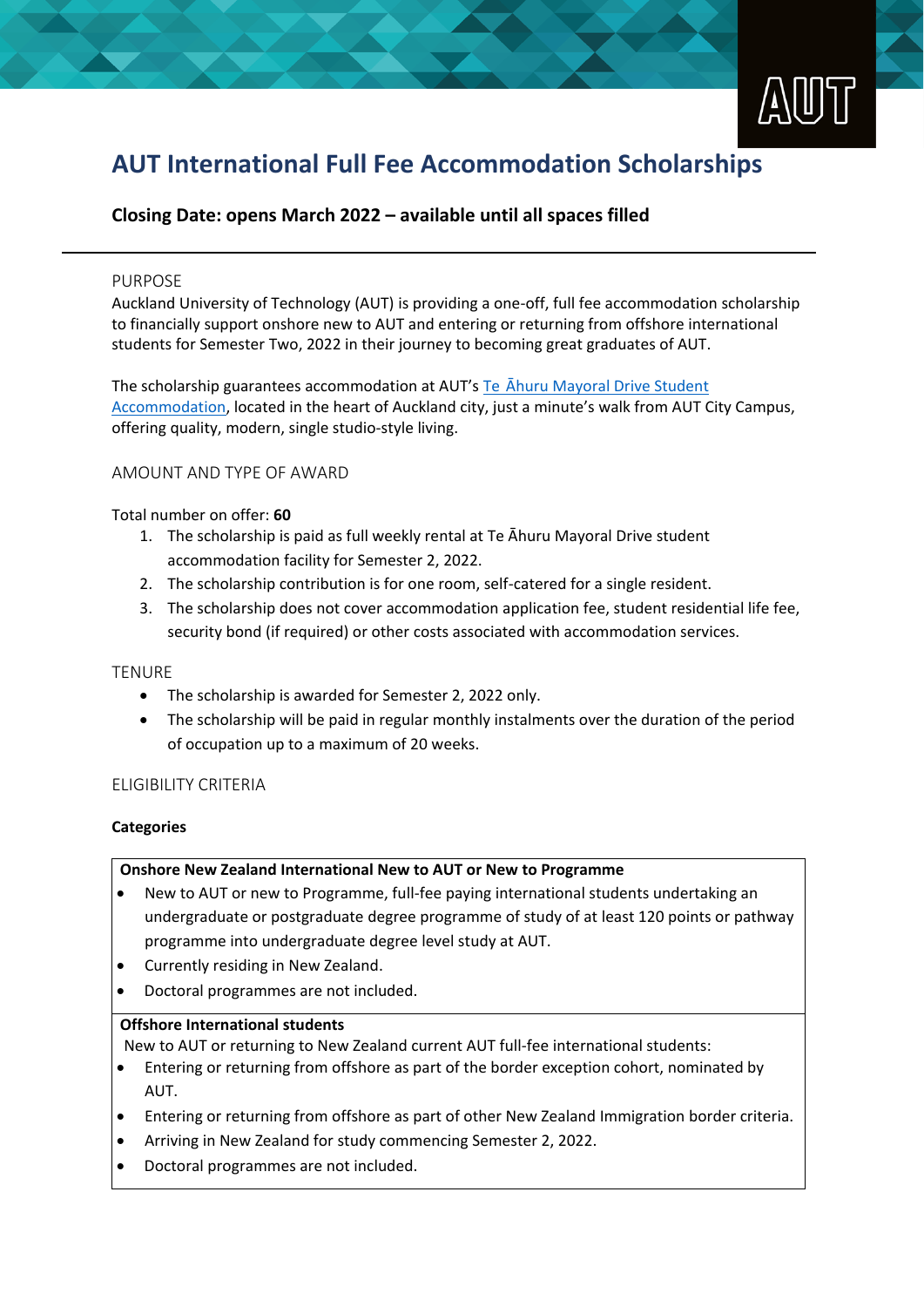- Applicants must meet one of the onshore or offshore categories above.
- Applicants must be full-fee paying international students (Note: International students are students who are neither citizens, permanent residents nor resident visa holders of New Zealand or Australia).
- New to AUT or new to Programme applicants must have a current and valid conditional or unconditional offer to study in an AUT programme (minimum 120 points) full time commencing Semester 2, 2022.
- Applicants enrolling in a programme less than 120 points intending to pathway on to undergraduate degree level study may apply.
- Applicants must be new to AUT, AUT graduates enrolling in a new postgraduate programme of study or currently offshore returning to New Zealand for study in Semester 2, 2022 international students.
- Doctoral students are excluded and not eligible for the scholarship.
- Applicants must agree to a Residential Contract to reside at Te Āhuru Mayoral Drive student accommodation facility.
- Applicants must be Covid-19 fully vaccinated or willing to become fully vaccinated should NZ Government, AUT or Accommodation provider settings require vaccination.
- If awarded, applicants will be asked to accept their Offer of Place and pay the full tuition fees as per the pro-forma invoice in their Offer of Place.

# APPLICATION REQUIREMENTS

Application is through the AUT online scholarship portal [www.aut.ac.nz/scholarships.](http://www.aut.ac.nz/scholarships) Applicants must complete the *AUT International Full Fee Accommodation Scholarships application* online through the AUT Scholarships database from this link.

Applicants will be asked to indicate under which category (select one only) they wish to be considered and must meet the eligibility criteria for the category under which they are applying.

Applicants are required to upload:

- Current and valid conditional or unconditional offer to study at AUT.
- Updated academic transcripts and any completion certificates

# SELECTION PROCESS

• The first 60 students to be assessed eligible and accept their offer will be awarded the AUT International Full Fee Accommodation Scholarship.

# CONDITIONS OF ACCEPTANCE AND APPOINTMENT

- The award of this scholarship is conditional on the student gaining entry to an eligible programme of study commencing Semester 2 2022.
- Recipients will reside in AUT's Te Āhuru Mayoral Drive Student Accommodation and the award paid directly to student's rental account in monthly instalments during the period of occupation up to 20 weeks.